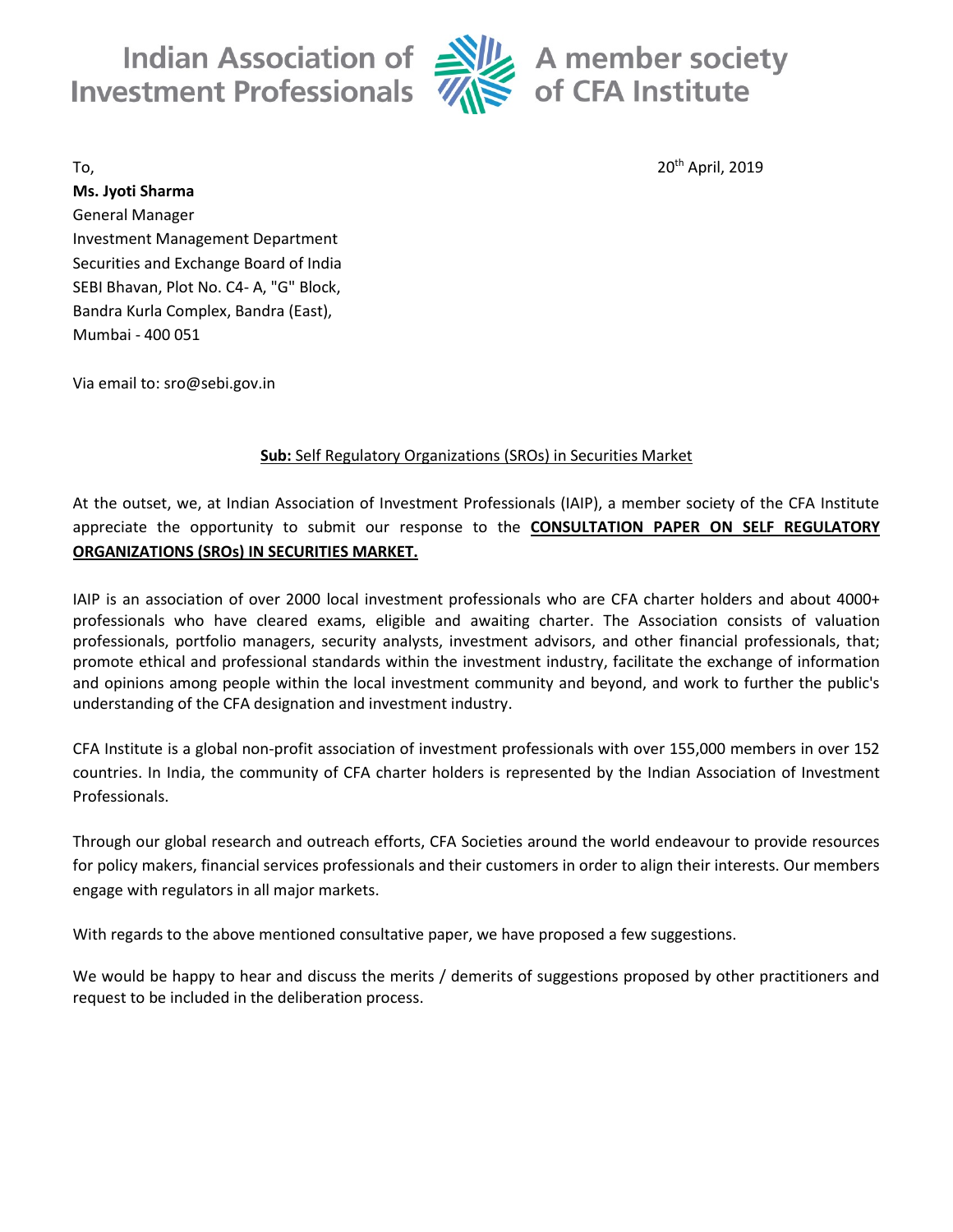**Investment Professionals** 



Our responses to the various points are mentioned below in the requested format:

### **1. Details of our Organisation:**

- **Name:** Indian Association of Investment Professionals (CFA Society India)
- **Contact number:** +91 98196 30042
- **Email address:** [advocacy@iaipirc.org](mailto:advocacy@iaipirc.org)
- **Postal address:** 702, 7th Floor, A Wing, One BKC Tower, Bandra Kurla Complex, Bandra (E), Mumbai - 400 051

### **2. General Comment:**

Before we provide our comments on this consultation paper, we would like to share a link to a research report which SEBI might be interested in:

[https://www.cfainstitute.org/en/advocacy/market-integrity-insights/2013/09/cfa-institute-report-can-self](https://www.cfainstitute.org/en/advocacy/market-integrity-insights/2013/09/cfa-institute-report-can-self-regulation-work-in-securities-markets)[regulation-work-in-securities-markets](https://www.cfainstitute.org/en/advocacy/market-integrity-insights/2013/09/cfa-institute-report-can-self-regulation-work-in-securities-markets)

The CFA Institute report - **Self-Regulation in the Securities Markets: Transitions and New Possibilities** addresses the questions being raised about the continued utility of self-regulation in today's markets and highlights the great potential it offers, especially in emerging markets.

This report highlights that, for all the potential benefits, self-regulatory systems also have a number of inherent conflicts that must be addressed in order to remain credible. The report notes a number of them (particularly the failures of prominent SROs like the CBOE and FINRA in policing and controlling conflicts of interest) and urges future improvements to SRO governance structures to enhance market and investor trust.

Despite all the challenges, we do believe that self-regulation holds the potential for alleviating the strain on regulators (which suffer from budgetary pressures and overseeing voluminous regulations), among other benefits.

### **3. Suggestions / Comments:**

| Sr. No. | Para No. | <b>Suggestions</b>                                                                                                                                                                                                                                                                                                                          | <b>Rationale</b>                                                                                                                                                                                                                                                                                                                                                                                                                                                                                                                      |
|---------|----------|---------------------------------------------------------------------------------------------------------------------------------------------------------------------------------------------------------------------------------------------------------------------------------------------------------------------------------------------|---------------------------------------------------------------------------------------------------------------------------------------------------------------------------------------------------------------------------------------------------------------------------------------------------------------------------------------------------------------------------------------------------------------------------------------------------------------------------------------------------------------------------------------|
|         | 5.1      | There should be a single SRO for mutual<br>fund distributors and investment advisers.<br>On a related note, while the consultation<br>paper lays out the need to have an SRO for<br>the distributors of Mutual Fund products, it<br>does not clarify whether the bank<br>intermediaries would be covered under the<br>same umbrella or not. | The SRO is not envisaged to be just an<br>industry association lobbying for its<br>members. It can therefore represent both<br>mutual fund distributors as well as<br>investment advisers, given that these are<br>related, at the current stage of industry<br>development in India. However, it should<br>be clear that these are distinct segments<br>with varied interests. The SRO will need to<br>ensure that it does not become a closed<br>club representing one set of members and<br>be unfair to the other set of members. |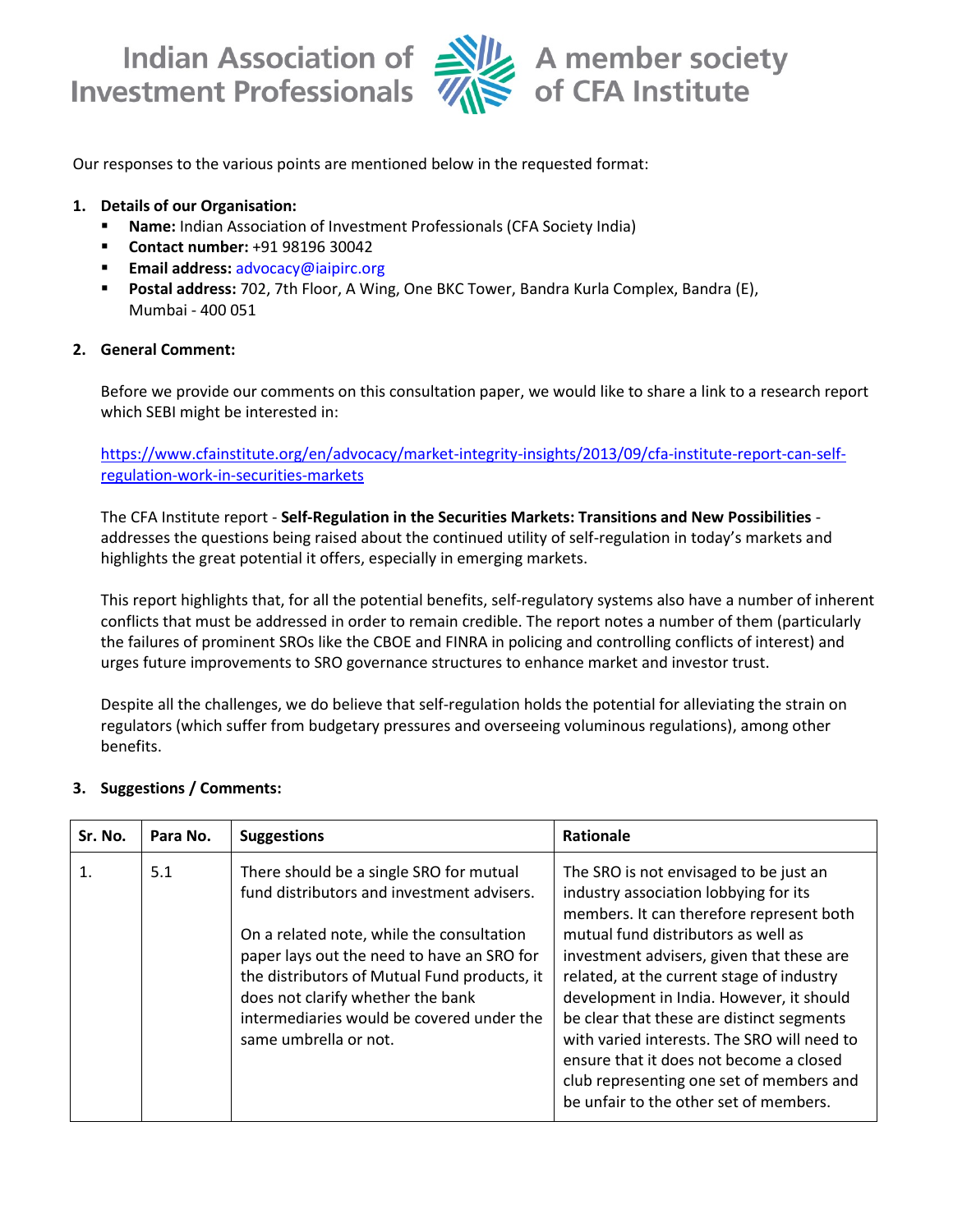Indian Association of Alle A member society<br>Investment Professionals Alle of CFA Institute



|    |     |                                                                                      | Further the SRO will need to not only<br>address the interests of members<br>(distributors and advisors) but also<br>customers and the regulator. It has to be<br>publicly accountable.<br>This would require a strong governance<br>structure including independent board<br>members and a suitably empowered<br>enforcement committee. It should also<br>have a mandate to be fully transparent to<br>the public and make the compliance<br>information publicly accessible on its<br>website. It will also need to have an<br>effective complaints redressal mechanism,<br>with information on grievance handling<br>being made publicly accessible in a timely<br>manner.<br>On the other hand, if there are separate<br>SROs for distributors and advisors there<br>may be conflicts or overlaps, if both place<br>their own members' interests above public<br>accountability and interest of customers<br>and other stakeholders. Administratively<br>too it will be a challenge for SEBI to deal<br>with several SROs.<br>Hence, provided sufficient governance<br>structure, transparency and compliance<br>mechanism it is possible and even<br>desirable to have a single SRO for both<br>mutual fund distributors and investment<br>advisers. Also, all intermediaries need to<br>be covered by the SRO, including banks,<br>else the purpose of regulation may be |
|----|-----|--------------------------------------------------------------------------------------|--------------------------------------------------------------------------------------------------------------------------------------------------------------------------------------------------------------------------------------------------------------------------------------------------------------------------------------------------------------------------------------------------------------------------------------------------------------------------------------------------------------------------------------------------------------------------------------------------------------------------------------------------------------------------------------------------------------------------------------------------------------------------------------------------------------------------------------------------------------------------------------------------------------------------------------------------------------------------------------------------------------------------------------------------------------------------------------------------------------------------------------------------------------------------------------------------------------------------------------------------------------------------------------------------------------------------------------------------------------------------------|
|    |     |                                                                                      | defeated.                                                                                                                                                                                                                                                                                                                                                                                                                                                                                                                                                                                                                                                                                                                                                                                                                                                                                                                                                                                                                                                                                                                                                                                                                                                                                                                                                                      |
| 2. | 5.3 | The minimum net worth criteria for an SRO<br>should be much higher than Rs. 1 crore. | The initial contribution will need to support<br>the legal costs of registration, the deposit<br>for office space & initial lease and<br>infrastructure, website costs and sufficient<br>funding of salaries and administrative<br>costs. The annual membership fees will<br>cover the office lease rentals & utilities,<br>website maintenance, telecom bandwidth,<br>salaries, administrative and events costs.                                                                                                                                                                                                                                                                                                                                                                                                                                                                                                                                                                                                                                                                                                                                                                                                                                                                                                                                                              |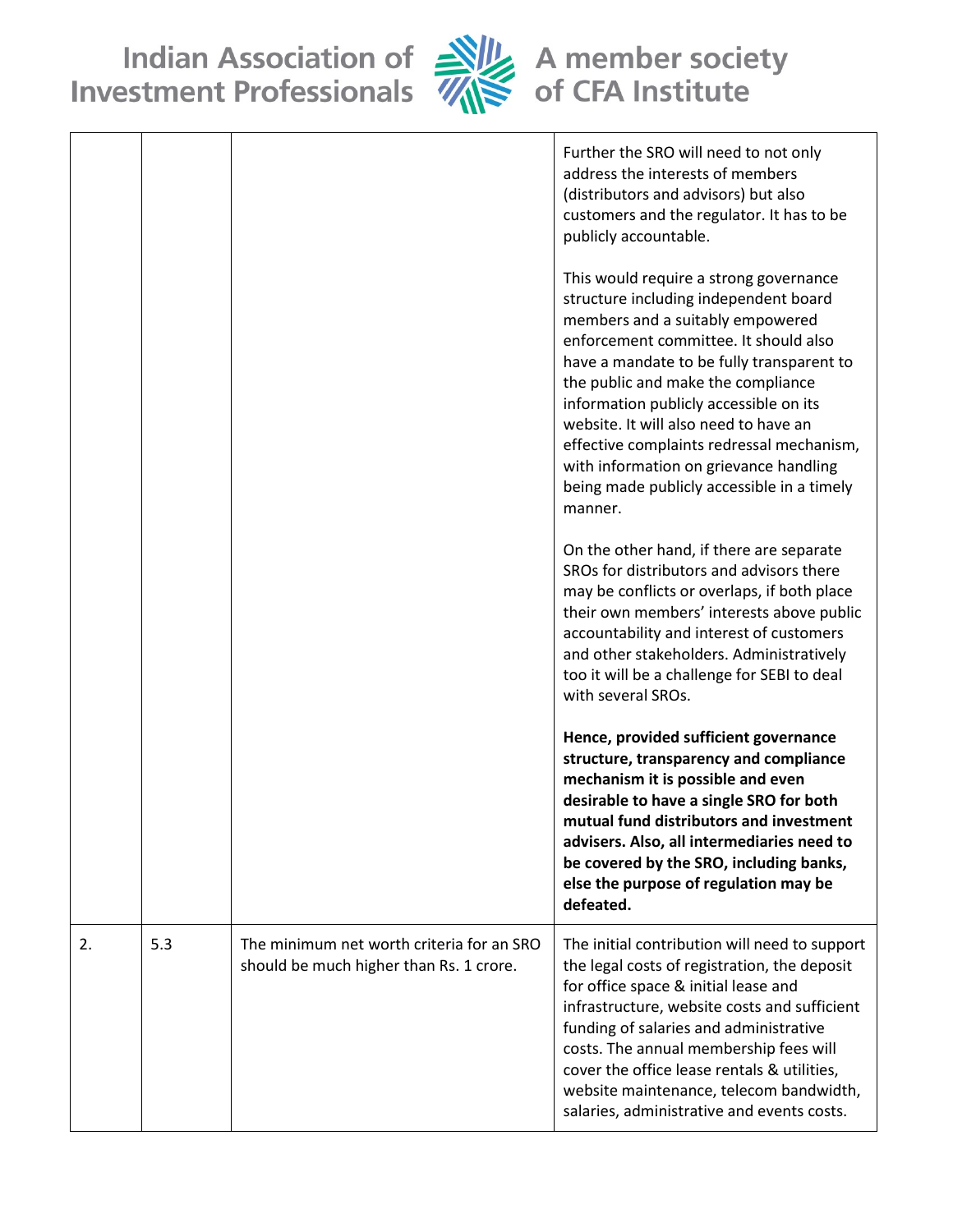Indian Association of Alle A member society<br>Investment Professionals Alle of CFA Institute



|    |       |                                                                                                                                                                                                                                                                                                                                                                                                                                                                                                                                                                                           | Rs. 1 crore appears to be a low figure<br>assuming that membership fees will start<br>rolling in and become sufficient only over a<br>period of time. The potential number of<br>members for this SRO is large, and effective<br>compliance, enforcement, redressal etc. is<br>likely to be proportionately large.<br>Further, a higher amount will also show<br>significant commitment of industry<br>members who have an interest in<br>sponsoring the setting up of such an SRO.<br>Conversely, a lower net worth requirement<br>may attract non-serious parties.<br>Therefore, the minimum net worth criteria<br>for this SRO should be much higher than<br>Rs. 1 crore, considering the upfront<br>funding requirements as well as in order<br>to ensure that only committed parties can<br>be nominated. |
|----|-------|-------------------------------------------------------------------------------------------------------------------------------------------------------------------------------------------------------------------------------------------------------------------------------------------------------------------------------------------------------------------------------------------------------------------------------------------------------------------------------------------------------------------------------------------------------------------------------------------|----------------------------------------------------------------------------------------------------------------------------------------------------------------------------------------------------------------------------------------------------------------------------------------------------------------------------------------------------------------------------------------------------------------------------------------------------------------------------------------------------------------------------------------------------------------------------------------------------------------------------------------------------------------------------------------------------------------------------------------------------------------------------------------------------------------|
| 3. | 4.3.2 | The nomination process must consider the<br>source of funds apart from the minimum<br>net worth criteria in evaluating the<br>suitability of an organization or entity to be<br>recognized as an SRO.                                                                                                                                                                                                                                                                                                                                                                                     | Regulating one's members who also fund<br>the operation of the SRO raises obvious<br>conflicts of interest. When an SRO<br>considers sanctioning a large member or<br>investigating a member whose<br>representatives sit on the governing board<br>of the SRO, the organization's enforcement<br>approach may, consciously or<br>unconsciously, be affected. Funding<br>provided by outside sources may lessen the<br>tension.                                                                                                                                                                                                                                                                                                                                                                                |
| 4. | 5.5   | Accountability and Conflicts of Interest: In<br>light of the inherent conflicts of interest<br>posed by the self-regulatory system, SROs<br>must, if they are to be credible, have<br>policies and procedures (governance and<br>otherwise) to manage them. Without<br>proper governance structures, not only will<br>investors lack confidence in the SRO but<br>also the marketplace will question the true<br>authority of the entity. The first and<br>foremost requirement for an effective self-<br>regulatory system is a balancing of market<br>integrity with market efficiency. | The quality and the integrity of the<br>procedures an SRO has for managing<br>conflicts of interest are critical to its<br>effectiveness as a respected authority.<br>The clarity and the transparency of<br>procedures for electing governing boards,<br>creating rules, running<br>discipline/enforcement programs, and<br>resolving disputes, among other things,<br>have a direct bearing on the credibility of<br>an SRO. In particular, transparency about<br>the entity's funding sources (as mentioned                                                                                                                                                                                                                                                                                                 |